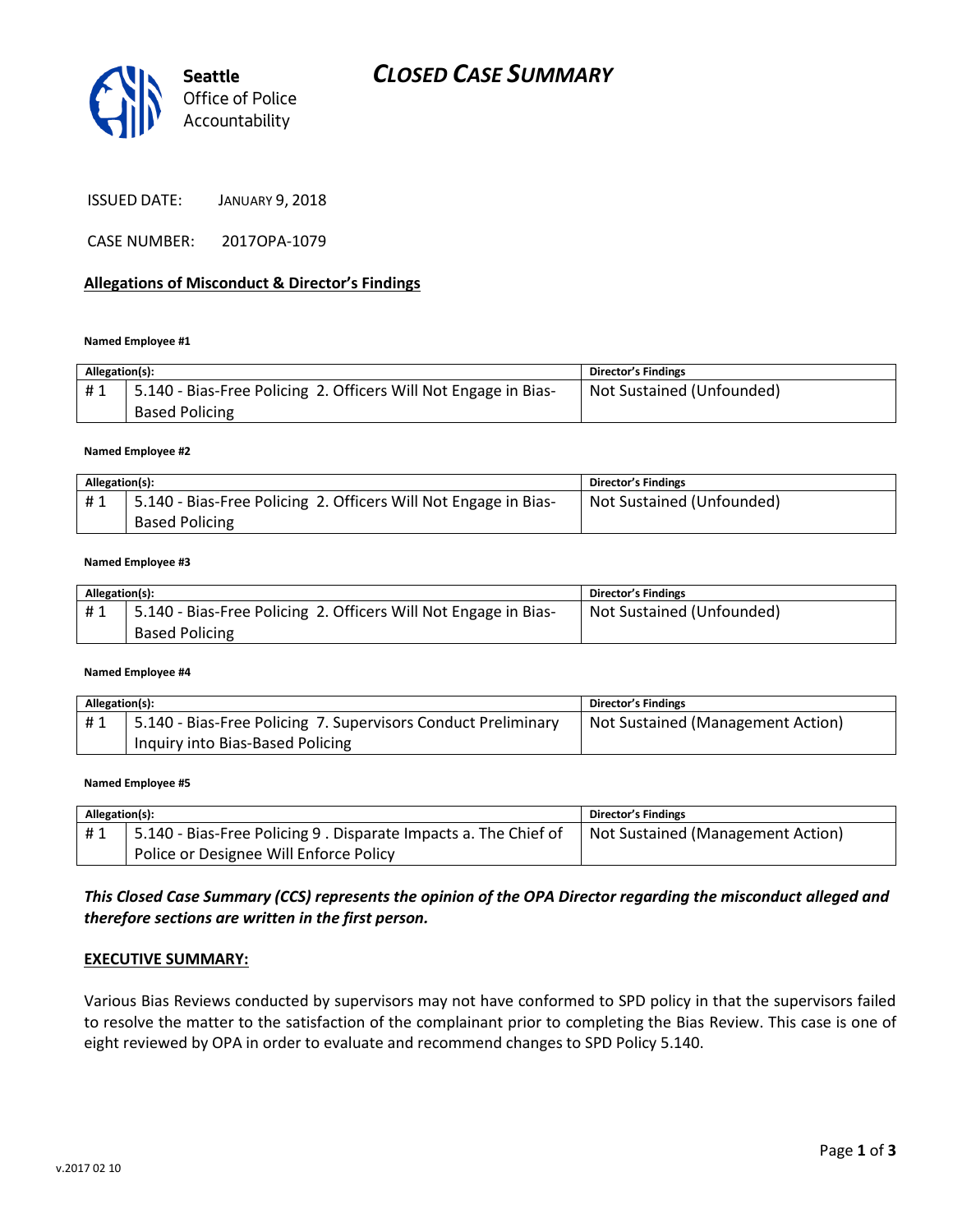

# *CLOSE CASE SUMMARY*

OPA CASE NUMBER: 2017OPA-1079

#### **ADMINISTRATIVE NOTE:**

This case, as well as seven other cases, were classified for investigation in order for OPA to issue a Management Action Recommendation relating supervisor completion of Bias Reviews. These cases were not referred to OPA through an external or internal complaint, but were instead initiated by OPA. These eight cases were designated as expedited investigations. In this context, this means that it was agreed that OPA would conduct a limited investigation of this case, including not engaging in interviews. Underlying this decision was OPA's determination that, based on the objective facts, there was no bias on the part of SPD employees in any of these incidents.

As a result, OPA issued a Management Action Recommendation making proposed changes to the policy governing Bias Reviews. This Management Action Recommendation, which is referred to below, is included in OPA's case file and was transmitted to the Chief of Police on January 10, 2018.

#### **ANALYSIS AND CONCLUSIONS:**

### **Named Employee #1 - Allegation #1**

### *5.140 - Bias-Free Policing 2. Officers Will Not Engage in Bias-Based Policing*

Officers responded to a domestic violence call at the home of the subject and the subject's boyfriend. The subject's boyfriend reported that the subject had scratched him and this allegation was corroborated by observed injuries. Based on the requirement for mandatory arrests in domestic violence cases, the subject was placed into custody. At that time, the subject complained that he was being arrested because he and his boyfriend were "brown."

A sergeant interviewed the subject multiple times to determine why the subject believed that the officers were biased. The subject did not provide any further explanation. There is no indication from the record that the subject was satisfied with the resolution of the complaint. However, the sergeant completed a Bias Review, which was in technical violation of policy.

SPD policy prohibits biased policing, which it defines as "the different treatment of any person by officers motivated by any characteristic of protected classes under state, federal, and local laws as well other discernible personal characteristics of an individual." (SPD Policy 5.140.) This includes different treatment based on the race of the subject. (*See id*.) SPD employees are required to "call a supervisor in response to allegations of bias-based policing." (SPD Policy 5.140-POL-5.) The supervisor must be called to the scene. (*Id*.) This section of the policy provides guidance as to when an allegation of biased policing occurs, explaining that: "an allegation of bias-based policing occurs whenever, from the perspective of a reasonable officer, a subject complains that he or she has received different treatment from an officer because of any discernable personal characteristic…" (*Id.*)

Based on a review of the objective evidence in this case, there is no indication that any SPD employee engaged in biased policing. As such, I recommend that this allegation be Not Sustained – Unfounded.

### Recommended Finding: **Not Sustained (Unfounded)**